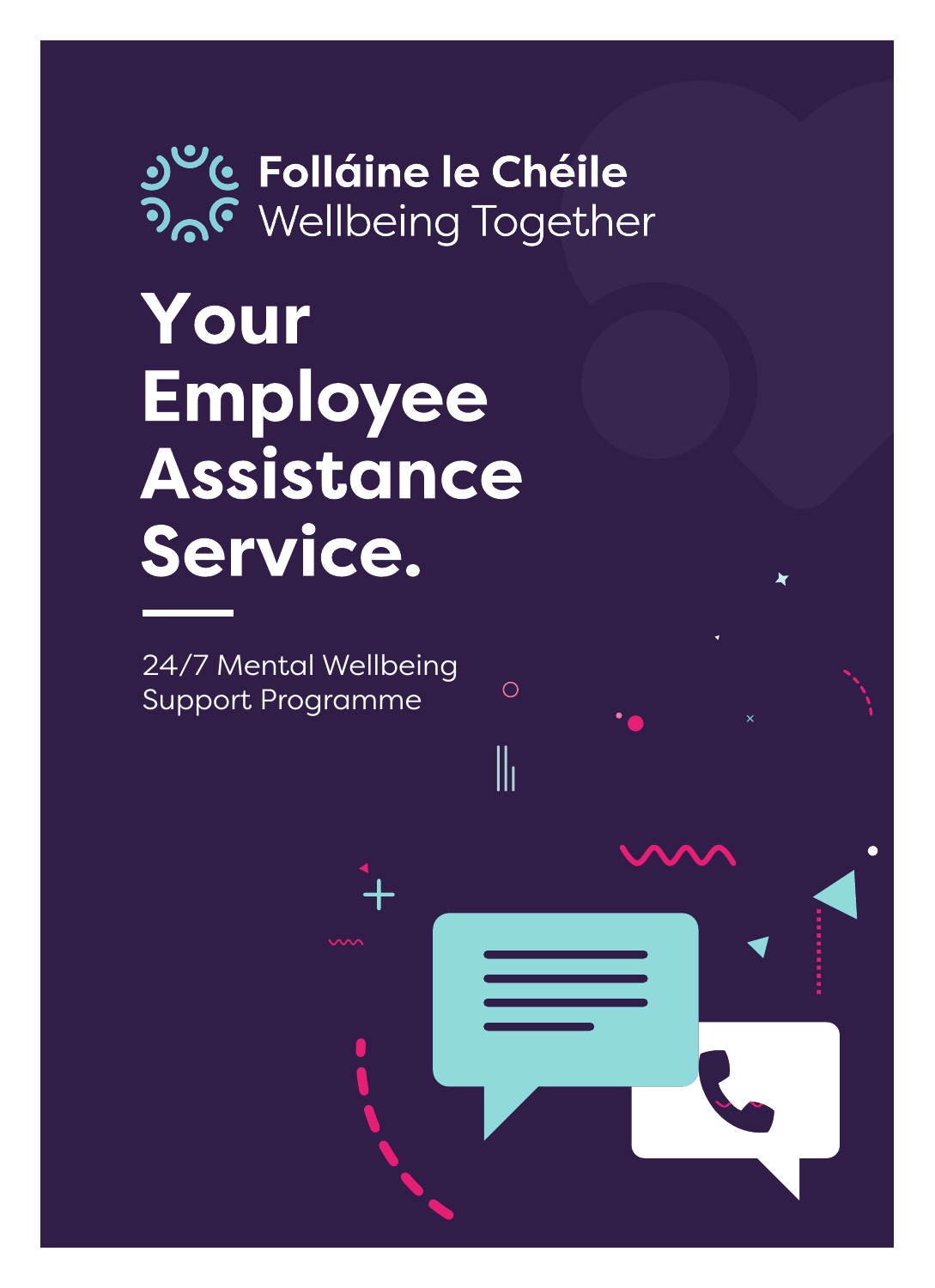# Support & Counselling Services.

Our EAS provides you with immediate access to counselling support to help you cope and deal more effectively with any personal or work related problems.

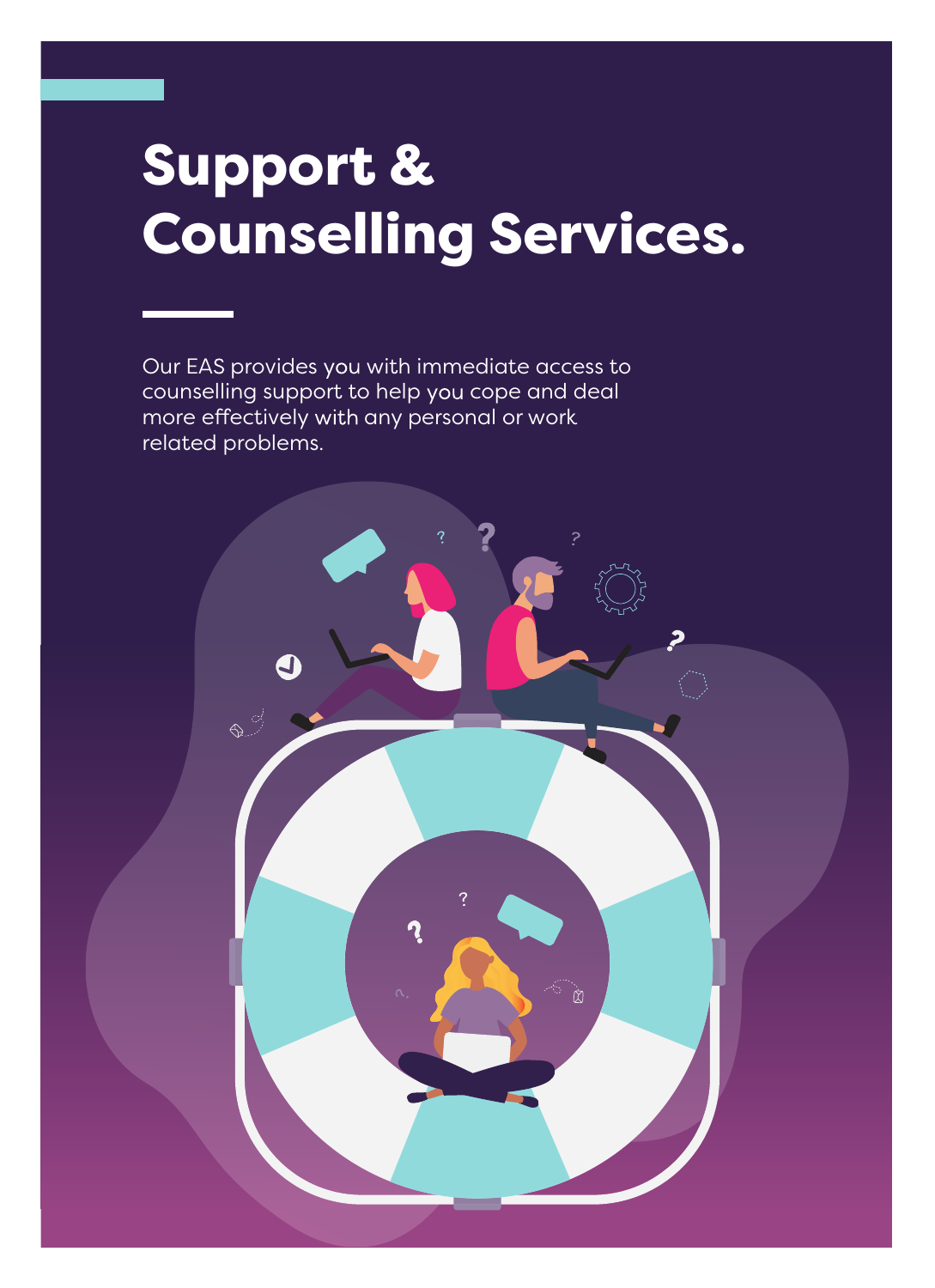# **Accessing** the EAS.

Our EAS is available 24/7/365 days and offers support to **you**, a spouse, civil partner or dependent, where the family member can be described as a person over the age of 18 and residing at the family home.

As well as through a telephone helpline, free from Ireland, you can also access the EAS via SMS and WhatsApp. Furthermore, you can directly contact the EAS via the wellbeing portal/app by requesting a callback, through a live chat facility. You can also engage in video counselling too. This means that we can respond to your needs at any time, no matter where in the world you are.

#### — TYPES OF PROBLEMS

The EAS can help with a wide variety of problems. Our fully qualified team of counsellors and experts are highly experienced in personal and work-related issues and can support anyone suffering with issues including, but not limited to:

- Depression, anxiety, stress
- Grief and bereavement
- Addictions
- Relationship and marital problems
- Work stress and work-life balance issues
- Workplace conflict and communication
- Life transitions such as retirement

#### — CASE MANAGEMENT

All cases that come into our EAS are managed by our EAS Case Managers, who are all qualified and experienced counsellors. This means they can understand the root causes of an emotional issue and help with onwards referral to the service most appropriate service.

When one of our Case Managers takes an initial call from you, they will become your dedicated Case Manager. Your dedicated Case Manager will be the main point of contact for any query or issue that you have. They will be the one who oversees the case from start to finish.

#### - Online CBT

Where appropriate, Case Managers may refer you to clinician led tailored **Online Cognitive Behavioural Therapy** programmes, to expand access, support your mental wellbeing and improve outcomes.

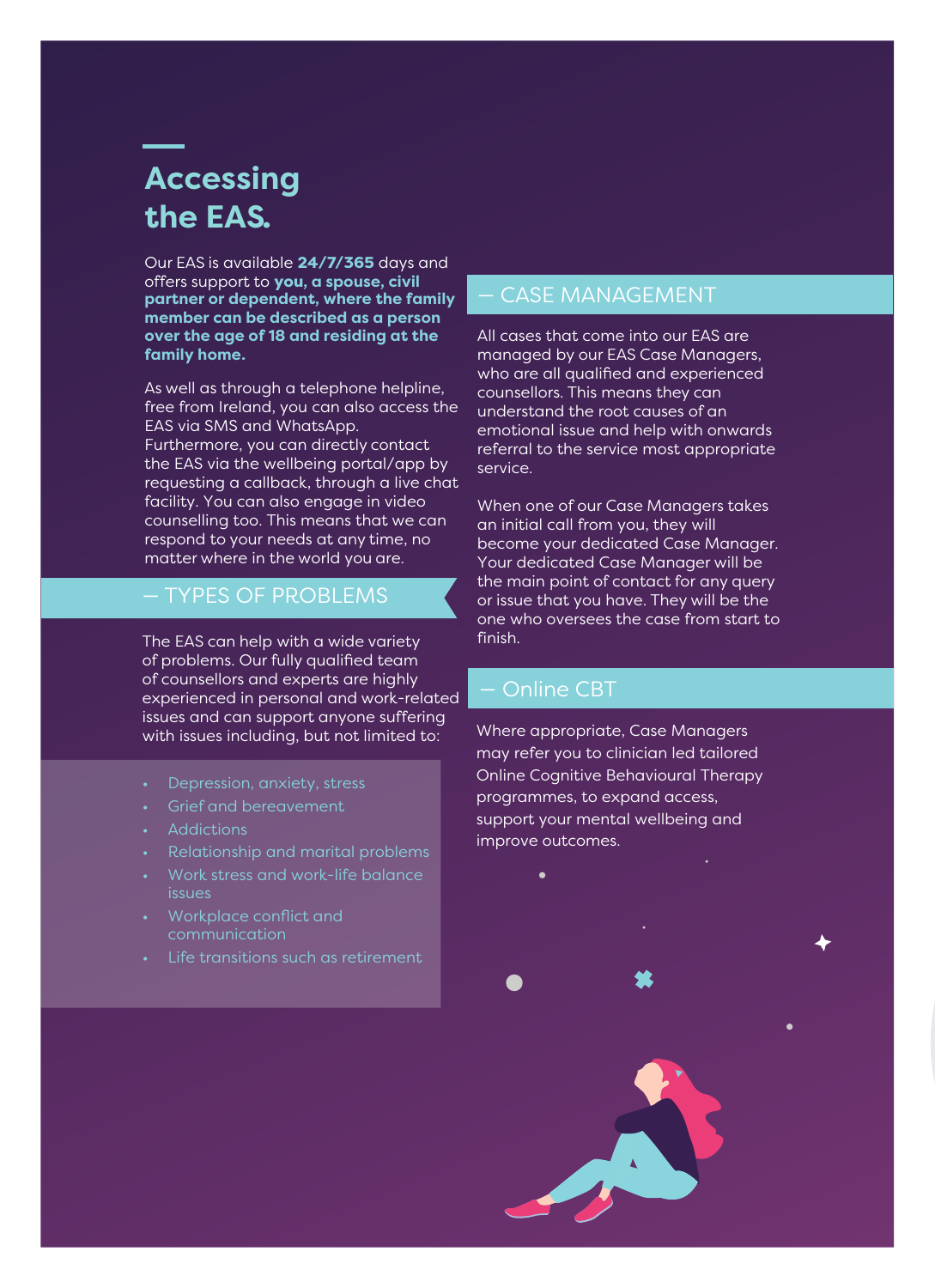# Other Employee Assistance Services.

Looking at the individual in the complete context of their lives, our EAS can sign post to a number of additional services for you to overcome the various practical issues that you may face.

For the additional services, your Case Manager can refer you internally for one signposting session per issue per year, pointing you to atrained and experienced expert.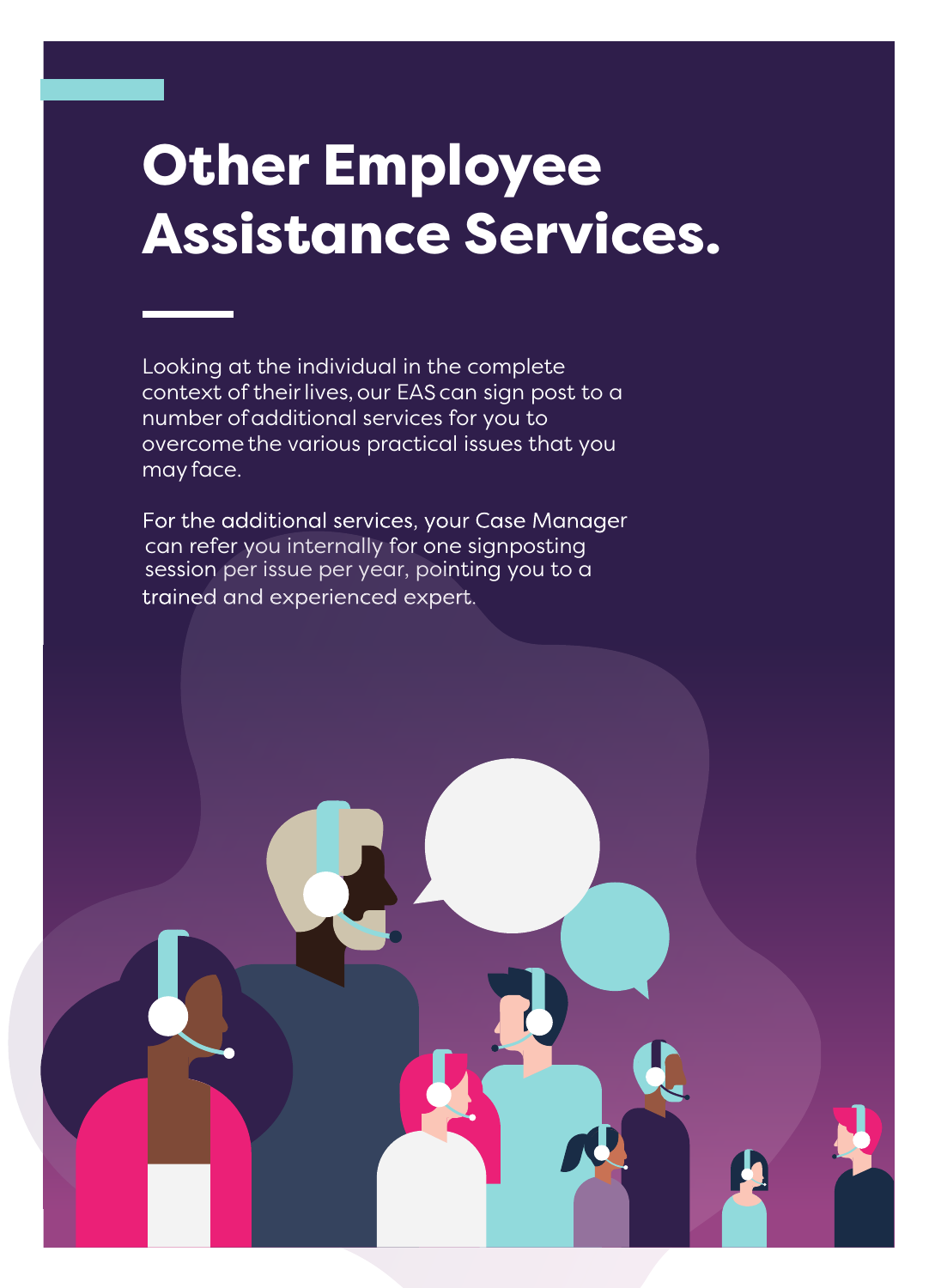# Legal Assistance.

## Financial Assistance.

#### Sign posting on a wide range of legal issues including:

- Family law matters
- Property acquisition and sales
- Enduring powers of attorney
- Probate law and estate planning
- Personal injury claims
- Consumer and financial law
- Criminal law

#### Sign posting for support on financial issues including:

- Household budgeting and personal spending
- Borrowing and debt management
- Saving, investing and the possible risks
- Life assurance, income replacement and protecting loved ones
- Retirement planning

### Consumer Assistance.

Sign posting to help with a variety of consumer issues such as:

- Food and food safety
- Product performance
- Guarantees/warranties and deposits
- Finance and financial products
- Environment and health issues
- Consumer rights and how to safeguard these rights.

# Mediation Information.

Sign posting around how mediation could help with disputes involving:

- Workplace conflict or bullying
- **Family business**
- Shareholders or partnership
- Intellectual property
- Defaulting debtors
- Defective goods or services
- Building construction or subcontractors
- Public authorities

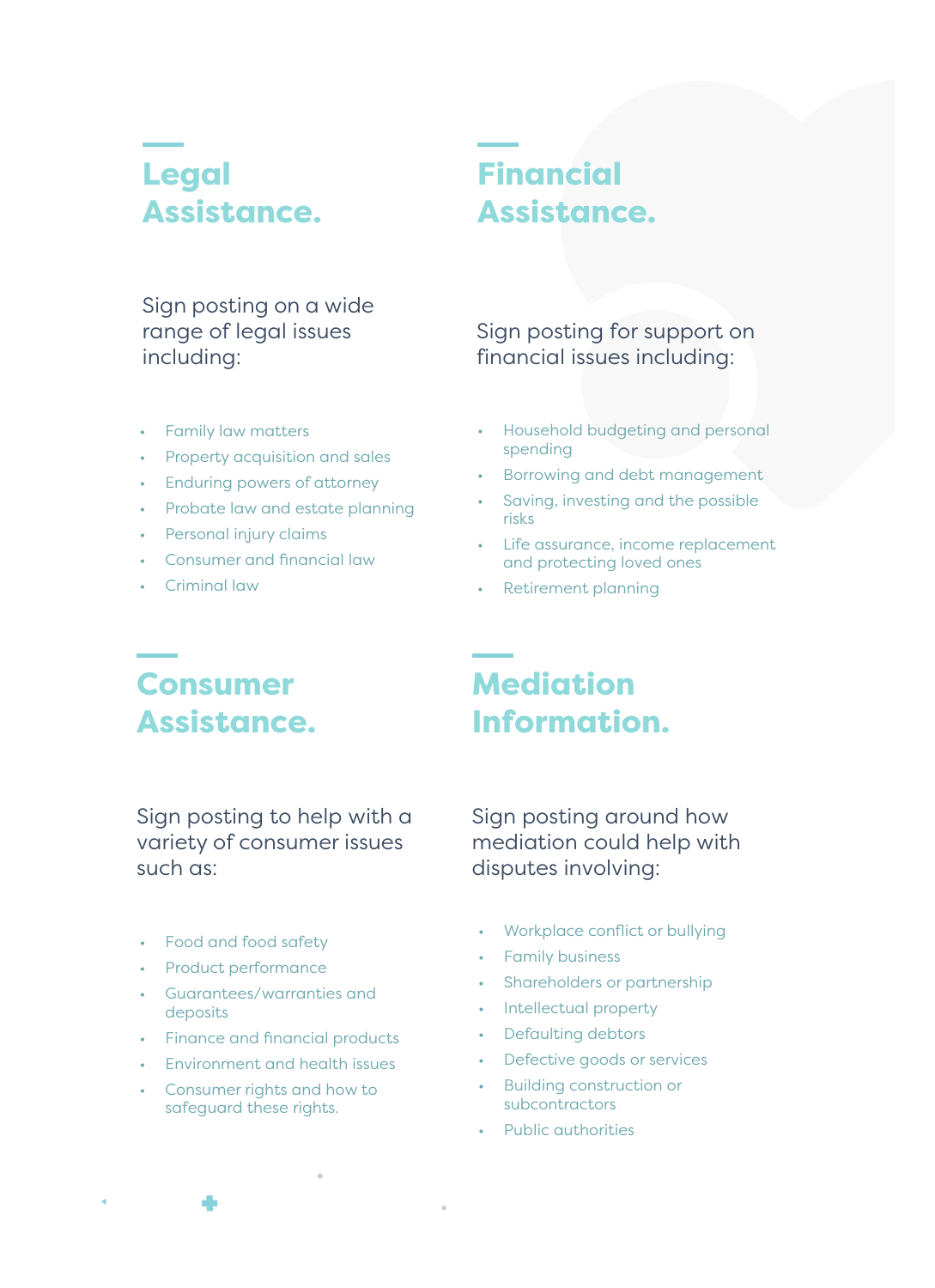# Life Coaching

#### Sign posting on to life coaching supports for:

- Confidence coaching
- Presentation skills
- Communication skills
- Time management and organisation skills

## Help with practical, day to day issues & services.

Sign posting to assist with day to day queries on services such as:

- 
- **Travel**
- Eldercare Services
- **Childcare**